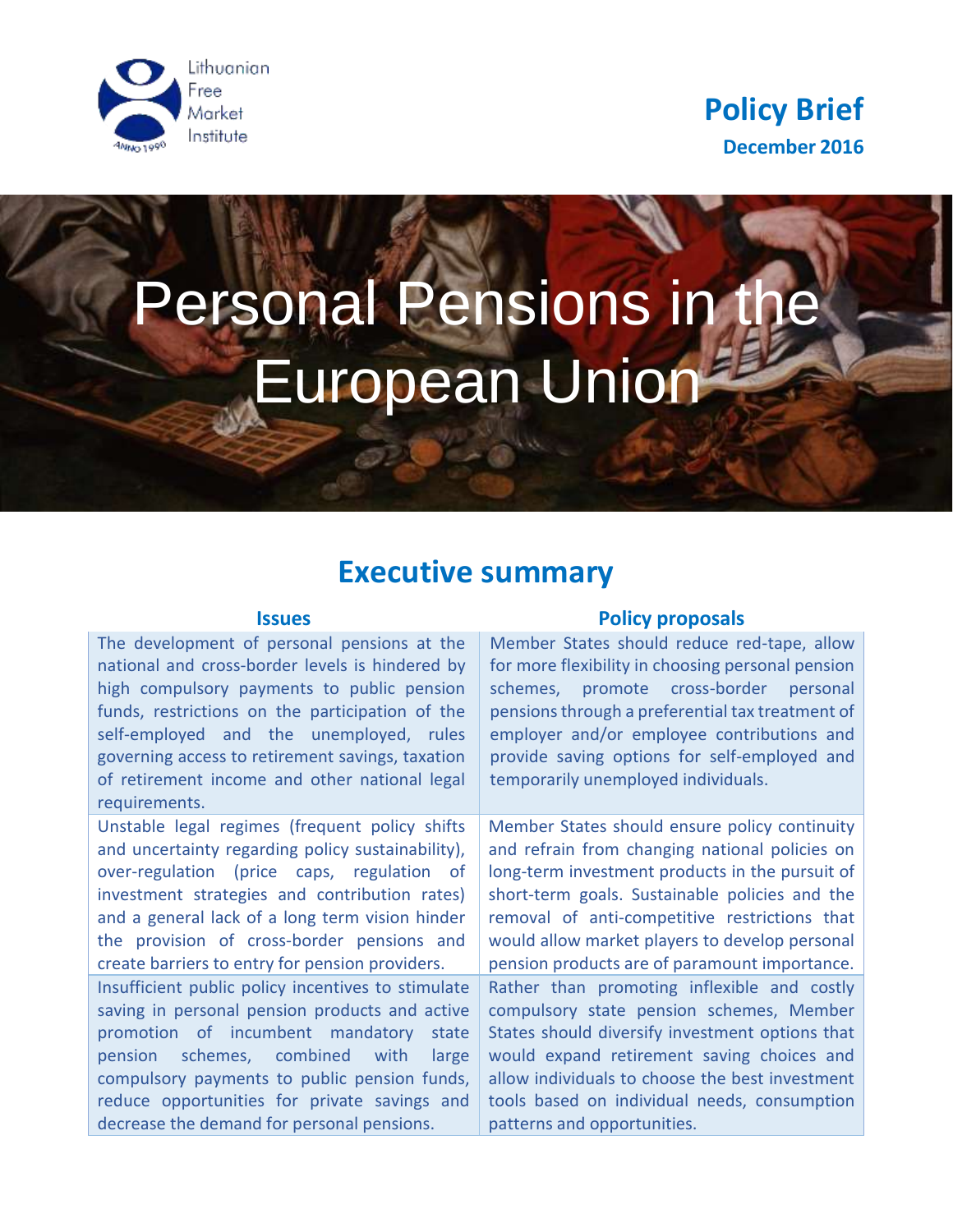# **Policy context**

The principle of free movement of capital, goods, people and services comprises the main pillar of the European Economic Area. Excessive national regulation, however, prevents EU Member States from reaching its full potential, particularly in the free movement of capital which is subject to extensive regulation at the national level. With the aim of strengthening the single market for capital, the European Commission will assess the case for a policy framework to establish European personal pensions.

Commendably, the Commission acknowledges the need to encourage more savings into personal pensions in order to secure adequate revenues for retirement, especially as the ratio of retired people to workers is expected to double by 2050. To that end, the Commission has announced a public consultation to identify potential obstacles to the uptake of personal pension products and ways to best address them, also stressing the need of deregulation and higher transparency in personal pension products. The Commission is seeking advice on issues that hamper the development of cross-border personal pensions.

As a potential solution, the Commission sees several approaches:

- Establishing a Personal pension account: a personal pension account such as the Individual Retirement Account (IRA) offered in the United States would be introduced at the EU level. According to the Commission, the proposed cross-border saving account would ensure higher access (especially for migrant workers), multiple ways of contribution and participation of temporarily unemployed individuals in personal pension saving schemes, allowing potential savers to benefit from the free movement of capital and services.
- Establishing a Personal pension product: a personal pension product could be developed based on a set of common and flexible features with a specific retirement objective. Such features might cover transparency and disclosure requirements, investment options, accumulation and decumulation phases, distribution models, consumer contractual rights, guarantees and fees and charges. This would be set out at the EU level through a legislative act;
- Harmonizing national personal pensions regimes: under this approach, personal pension requirements would be harmonized across Member States in terms of prudential supervision, possible providers, maximum costs, contract law, distribution models, etc.; however, tax requirements applicable to personal pension products would still be determined at national level.

#### *On the proposed establishment of the European Retirement Account*

The proposed European Retirement Account, which is supposed to address the existing imperfections of public and personal pension schemes, provide wider access and multiple ways of contribution and be subject to limited predefined rules of investment, has the following features:

- It may be provided and managed by a variety of institutions, including banks, insurance companies, funds, etc.
- May be opened by any EU citizen in any Member State.
- Profits on the account as well as withdrawals after reaching the age of retirement will not be taxed. Contributions will be subject to taxation, unless tax incentives are provided by national legislation.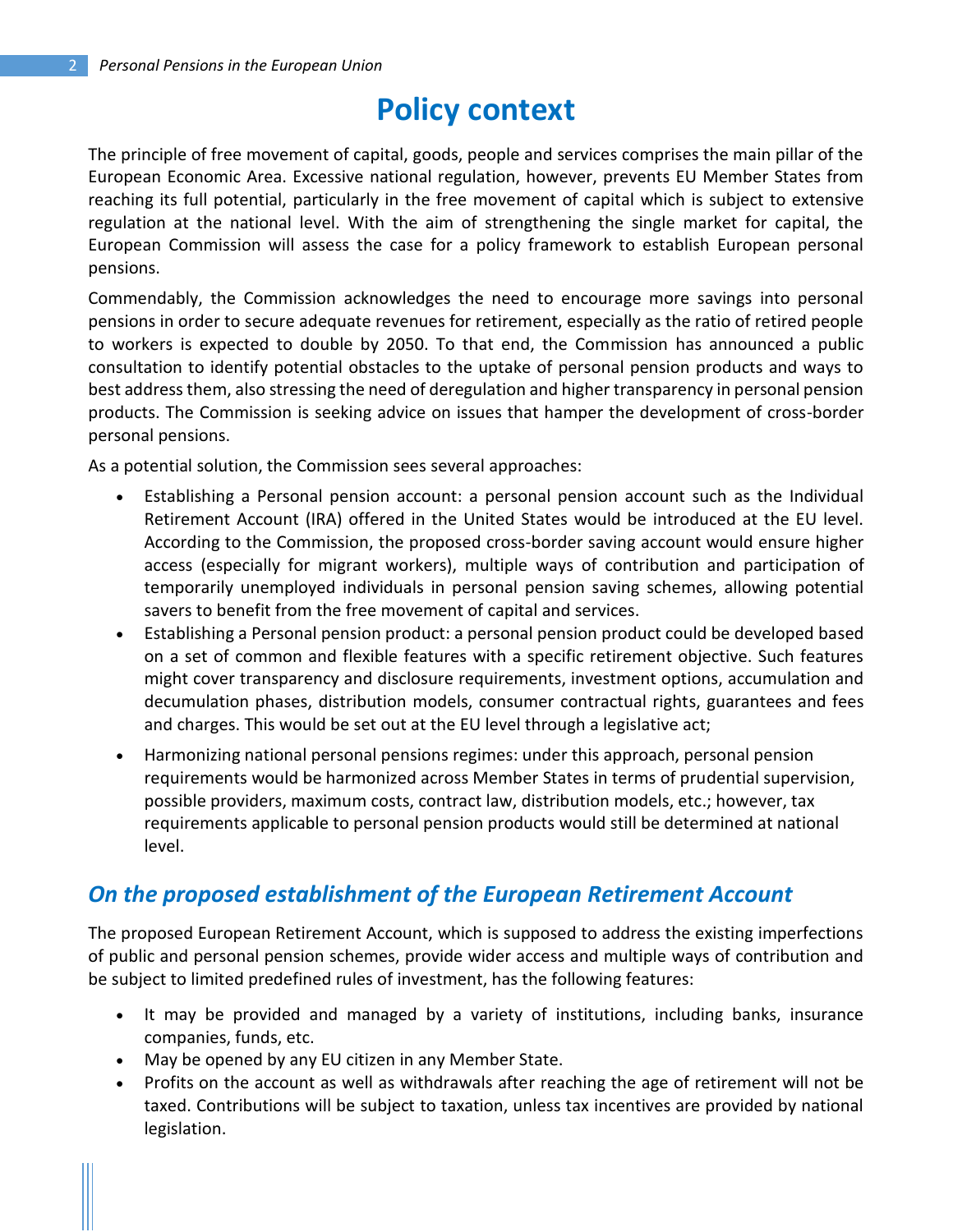- The account will allow pre-retirement withdrawals subject to limited penalties. Withdrawals in case of specific hardships will not be penalized;
- A lump sum withdrawal will be allowed upon reaching the age of retirement.
- The age of retirement will not be harmonized and will depend on the saver's country of tax residence.
- The account providers will have to offer default low-cost investment strategies.
- The account will be portable both within and across Member States.
- Annual performance reports will be used to ensure transparency of the fees paid.
- There will be no mandatory guarantee on the accounts to maximize the return on investment and avoid the impression of a risk-free investment.

Though it is designed to tackle a number of key policy issues, the proposed European Retirement Account does not address the problem of high compulsory contributions to public pension schemes. As taxation remains at the disposal of individual Member States, a fully functioning product which may serve as an alternative or supplement to public pension schemes will still depend on the political will of individual Member States.

### *National legal requirements limit the development of national and crossborder personal pensions*

As rightly pointed out by the Commission, varying national legal requirements limit the development of personal pensions both at the national and cross-border levels. Currently, a vast majority of personal pension regimes are based on national labour and social security laws as well as subject to national tax regulations. Saving for retirement in pension funds is not only tied-up with state subsidies, but private savings themselves are redistributed by national pension administration institutions and treated as the expenditure of the state pension fund rather than private property.

Moreover, individual Member States apply different rules for participation in private pension schemes that vary from restrictions on the participation of the self-employed and the unemployed to provisions governing access to retirement savings to taxation of retirement income and other country-specific regulations. High compulsory employer or/and employee contributions to public pension funds are of major concern when it comes to the development of personal pensions. For example, in Lithuania over 20 percent of employee salary (gross) is deducted as a mandatory contribution to the state pension scheme, leaving virtually no room for the development of innovative and efficient national and crossborder personal pensions that may compete with the incumbent state pension system.

In order to overcome the current stagnation of personal pension development, advance more innovative and more efficient personal pension products and allow cross-border personal pensions to function properly, the European Commission should encourage Member States to:

- reduce red-tape and seek deregulation;
- allow for more flexibility in choosing personal pension schemes;
- promote cross-border personal pensions through preferential tax treatment of employer and/or employee contributions;
- provide saving options for self-employed and temporarily unemployed individuals; and
- promote competition by leaving the development of personal pension products to market players.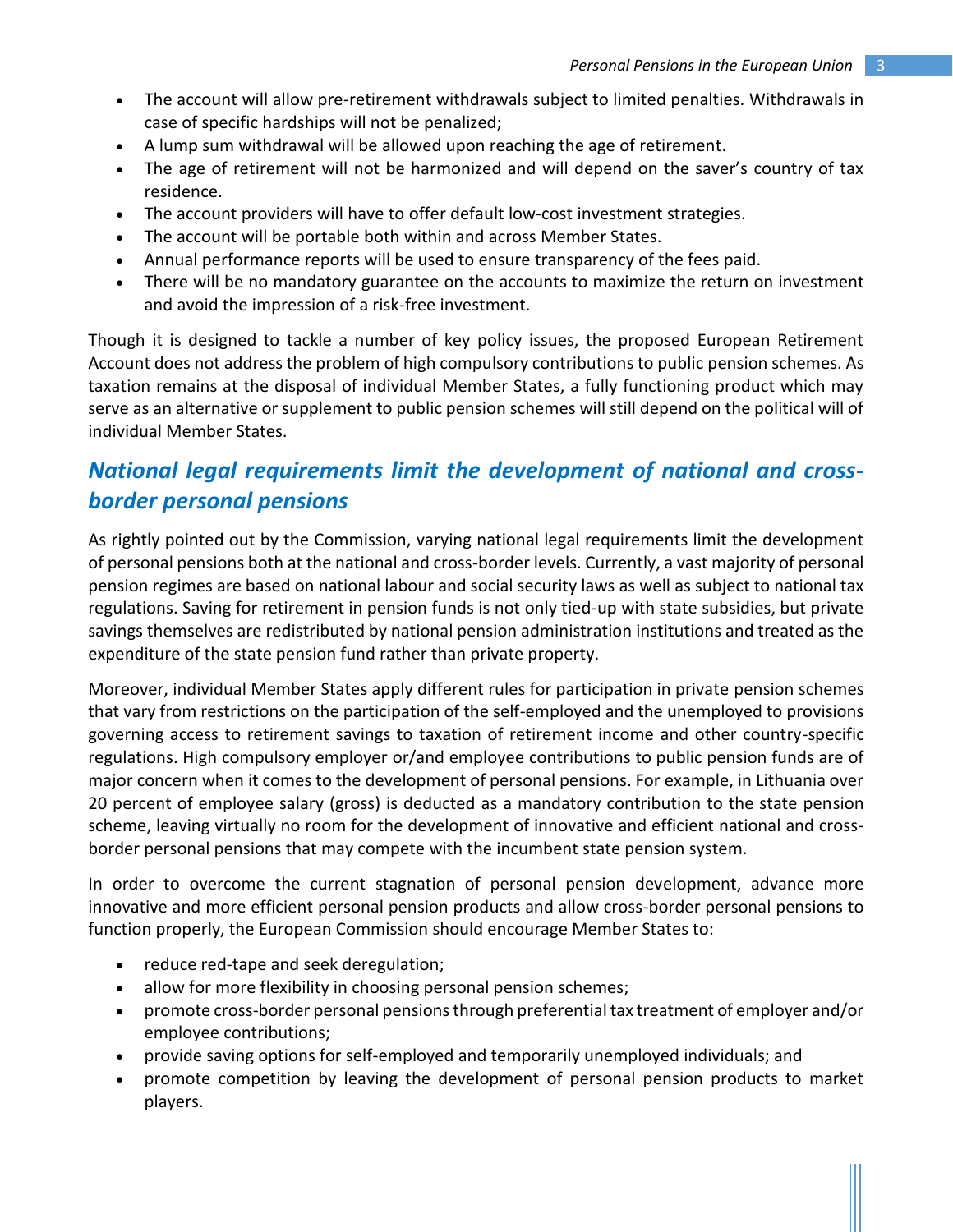The abovementioned measures would increase competition, promote innovation and encourage investors to develop competitive products for personal pension saving. In turn, consumers could benefit from simpler, more innovative and efficient personal pensions to complement their retirement income.

#### *Unstable legal regimes hinder the provision of cross-border pensions*

Uncertainty in policy continuity is yet another issue that needs to be tackled by the European Commission if the goal is to facilitate the provision of cross-border pensions. Combined with extensive regulation, the instability of national legal regimes for personal pensions and private saving deters investment into cross-border pension products, not to mention the regulations that Member States apply on price caps, maximum contribution rates and investment strategies of private pension funds.

For example, from 2003 through 2013 the Lithuanian Law on Pension Saving was amended more than ten times. For investors, this signals a lack of a clear long-term vision on pension policy. Continuous policy debates about creating legal possibilities to switch from private to state pension schemes add to this uncertainty. Obviously, such an environment is not conducive to attracting investment into the provision of cross-border pensions which by their very nature are long-term investment products that require stable legal regimes as a paramount condition.

To facilitate the provision of cross-border pensions by removing current barriers to entry for providers, Member States should ensure long-term policy continuity and refrain from changing national policies on long-term investment products in the pursuit of short-term goals. If combined, the removal of anticompetitive restrictions on the provision of cross-border pensions and sustainable policies would attract investment, allow market players to develop innovative products and allow citizens to save for retirement in effective, transparent and, most importantly, portable accounts. This will benefit both consumers and the market for personal pension products.

#### *Insufficient public policy incentives discourage citizens from saving in personal pension products*

Insufficient public policy incentives for saving in personal pension products are seen as a major concern regarding a low demand for personal pensions. Indeed, current policy solutions and ongoing debates do not seem to encourage the choice of personal pension products. The reasons behind this are manifold:

- The existing mandatory state pension schemes foster a paternalistic approach whereby individuals are forced to recognize that the state is best-positioned to provide for retirement;
- individuals are not in a position to decide on the amounts of their contributions to pension saving accounts;
- individuals are not in a position to freely choose which saving tools, public or private, to rely on for their retirement;
- access to pension rights and retirement are strictly regulated, and pension fund and retirement income are subject to taxation;
- the portability of personal pensions is limited, and changing pension funds is severely restricted.

Clearly, Member States discourage personal pensions by upholding inflexible and costly compulsory state pension schemes, limiting individual choice and restricting portability of personal pensions and competition through restrictions on movement between Member States and replacement of pension